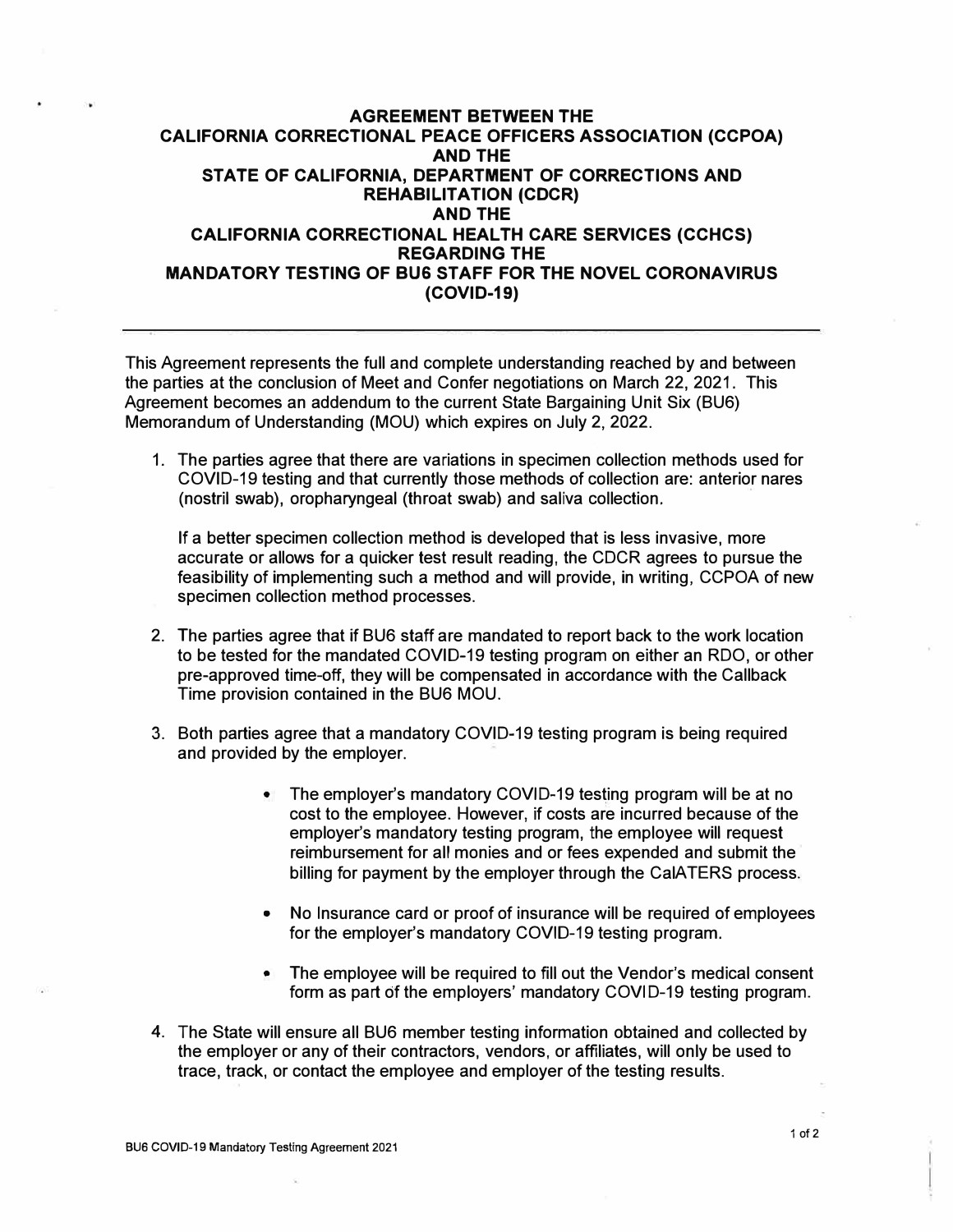- 5. The State agrees that BU6 employee testing results and other pertinent information will be shared with the employee through one of the following methods; through state issued electronic mail (email) with an alternate method of contact, telephonic contact, text message, U.S. Postal Service or other mail service, in-person/ ongrounds by lntuitional Return-To-Work coordinator, or authorized contract vender staff, or authorized CDCR designee assigned to the employer's testing program. Any in-person communications will occur in a private location such as an office or meeting room.
- 6. The State will attempt to ensure that testing through the mandatory COVID-19 testing program will be done on-grounds or at the worksite location. However, if this cannot be accomplished, the parties agree that BU6 members will be reimbursed for any accrued mileage, medical co-payments, or other fees incurred as a result of offsite testing. Reimbursement will be approved through the CalATERS system. NOTE: The above (Item No.6) is only to cover the cost of the employer's mandatory testing program. It is not meant to cover cost for employee's who are symptomatic and testing due to exposure or contract tracing.
- 7. The mandatory COVID-19 testing program schedules will continue to be made available on the CDCR intranet site via a link to CCHCS Lifeline intranet page. The intranet site is updated when testing schedules change.
- 8. The parties agree that the consent form used by the contract venders for COVID-19 testing of BU6 staff must be similar in information contained in the form, explain what the purpose of the form is, and that the vender is responsible for the security of sensitive information obtained from State Law Enforcement Officers. Further, the parties agree that the word "voluntary" on any consent form for COVID-19 testing as meaning that the employee is consenting to allow the medical vender to perform a medical procedure for testing of COVID-19 and that the employee is not volunteering to take a medical test but understands that the test is mandated and must be completed for the employee to be able to return to their worksite and perform their normal job assignment(s).
- 9. The parties agree that there are four (4) different types of COVID-19 test results as follows:
	- 1. Positive  $=$  Positive test result.
	- 2. Negative  $=$  Negative test result.
	- 3. Rejected  $=$  Rejected sample by laboratory machinery.
	- 4. Indeterminate  $=$  Neither Positive nor Negative and must be re-tested.
- 10. The parties acknowledge that COVID-19 is a fluid and ever-changing situation and in order to keep information updated and accurate the parties agree to re-open this negotiation when requested by either party to address any unforeseen changes either required or needed in relation to COVID-19 testing of BU6 for a period of six (6) months from the date of this signed Agreement. This provision will not hinder nor preclude informal discussion as needed to address and resolve COVID-19 testing issues throughout the six (6) month period.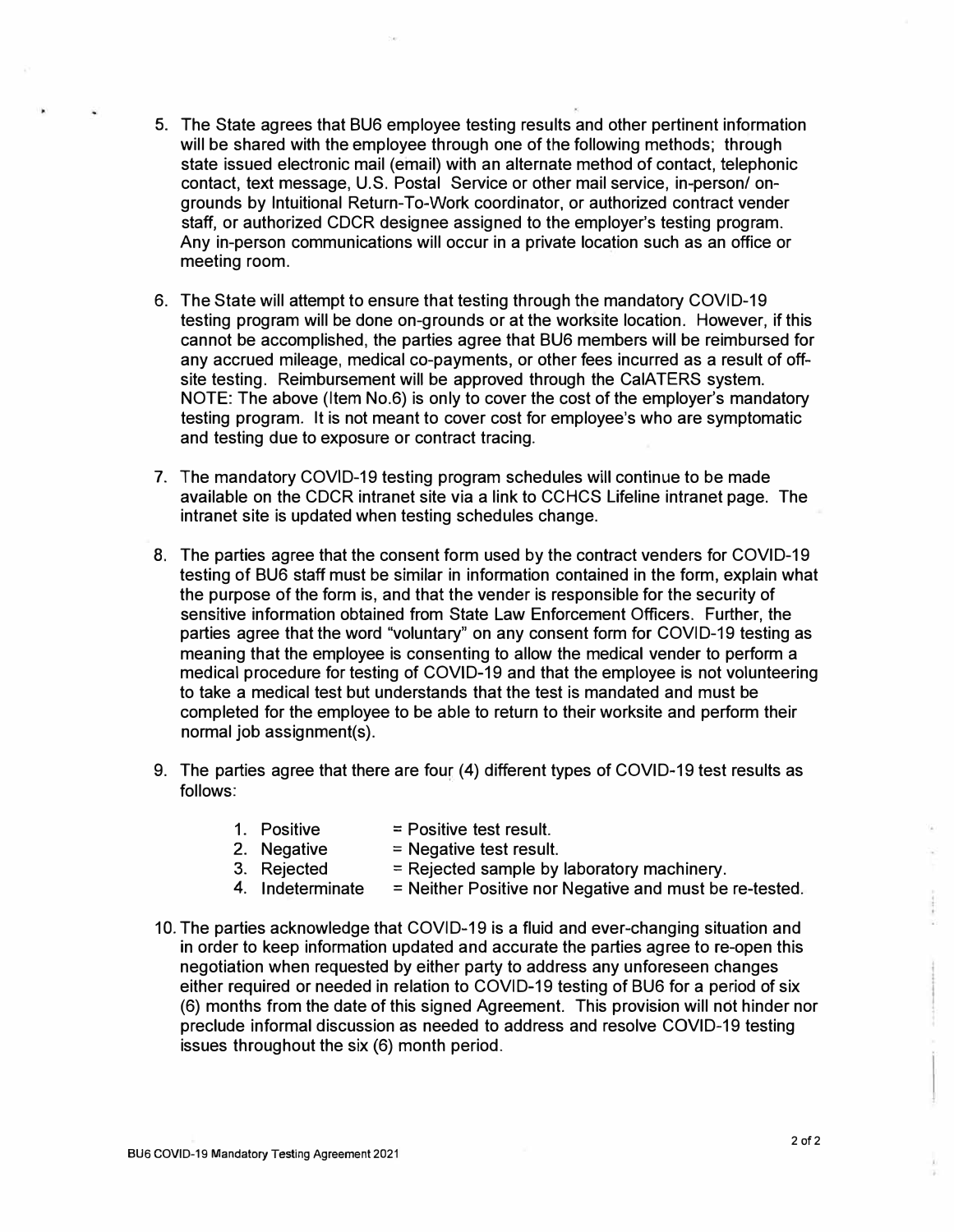11. The parties agree that normal, routine testing, will be done once weekly for BU6 staff. However, if the number of positive tests, or cases increases, BU6 staff maybe required to test twice weekly, BU6 staff will not be required to test more than twice weekly unless ordered by the County Department of Public Health where the Institution or facility is located or by Court Order.

**CCPOA** 

**Phillip** uźins **Assistant Chief** 

Steyen Durbam, CCPOA Labor Liaison

Brian Thompson, CCPOA Main Table

**Novitch, CCPOA R&F Vice Presi** 

## **STATE**

|      | DocuSigned by:                                                                                       |           |
|------|------------------------------------------------------------------------------------------------------|-----------|
|      | ce Murch                                                                                             | 4/19/2021 |
|      | Candace Murch, CDCR Chief, OLR                                                                       |           |
|      | DocuSigned by:<br>kssica Russell                                                                     | 4/19/2021 |
|      | Jessica Rüssell, CDCR LRS, Notetaker                                                                 |           |
|      | DocuSigned by:<br>lacy Lopez                                                                         | 4/19/2021 |
|      | Staty Lttez, CDCR Director, Division of<br><b>Administrative Services</b>                            |           |
|      | DocuSigned by:<br><b>Debra Amos-Terrell</b>                                                          | 4/23/2021 |
| dent | <b><i>ම්මාස</i>®Amos-Terrell, CCHCS Asst. Deputy</b><br><b>Director Nursing Service Occupational</b> |           |

Director Nursing Service Occupational Health/Employee Health Program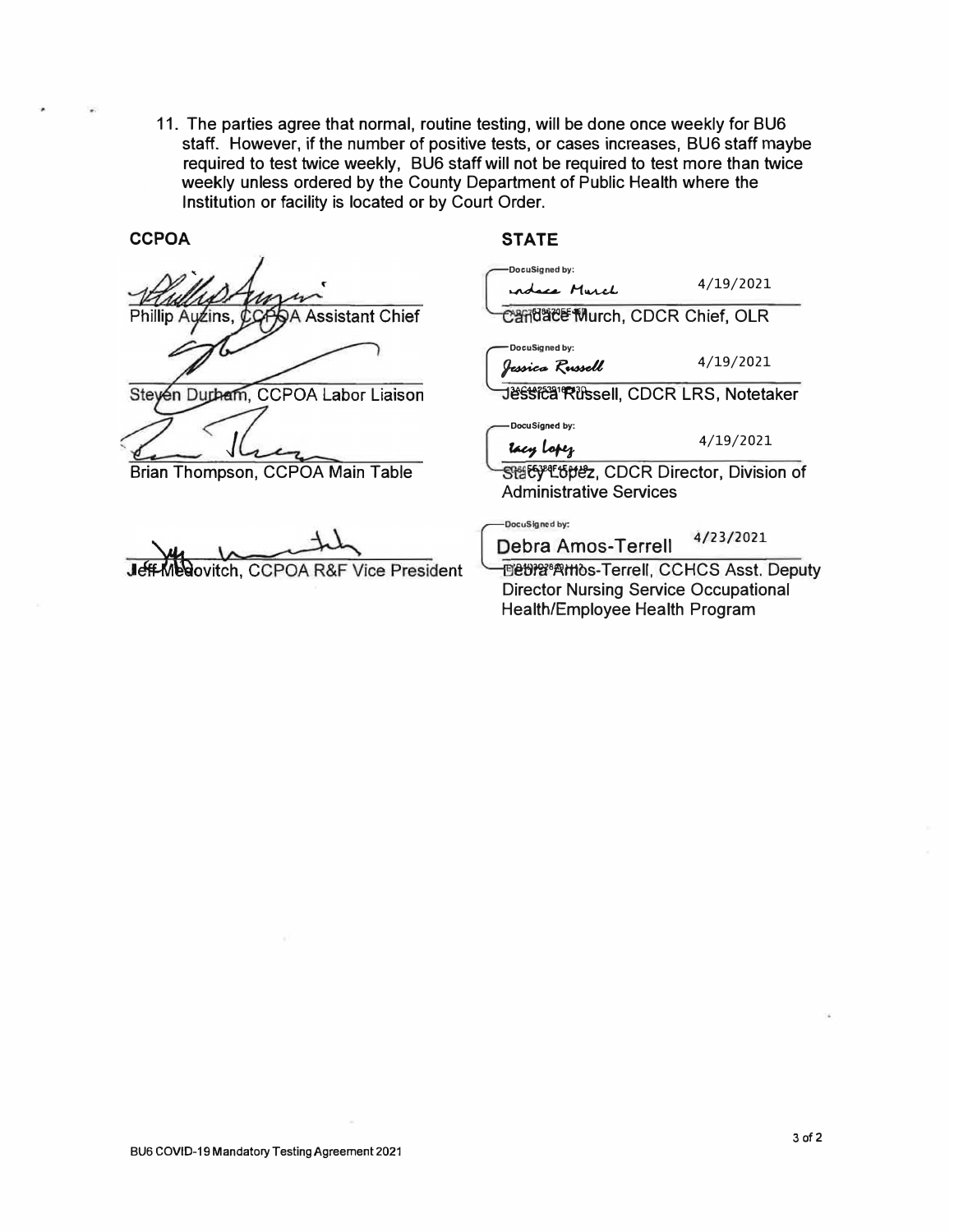## **AGREEMENT BETWEEN THE CALIFORNIA CORRECTIONAL PEACE OFFICERS ASSOCIATION (CCPOA) AND THE STATE OF CALIFORNIA, DEPARTMENT OF CORRECTIONS AND REHABILITATION (CDCR) AND THE CALIFORNIA CORRECTIONAL HEAL TH CARE SERVICES (CCHCS) REGARDING THE MANDATORY TESTING OF BU& STAFF FOR THE NOVEL CORONAVIRUS (COVID-19)**

This Agreement represents the full and complete understanding reached by and between the parties at the conclusion of Meet and Confer negotiations on March 22, 2021. This Agreement becomes an addendum to the current State Bargaining Unit Six (BU6) Memorandum of Understanding (MOU) which expires on July 2, 2022.

1. The parties agree that there are variations in specimen collection methods used for COVID-19 testing and that currently those methods of collection are: anterior nares (nostril swab), oropharyngeal (throat swab) and saliva collection.

If a better specimen collection method is developed that is less invasive, more accurate or allows for a quicker test result reading, the CDCR agrees to pursue the feasibility of implementing such a method and will provide, in writing, CCPOA of new specimen collection method processes.

- 2. The parties agree that if BU6 staff are mandated to report back to the work location to be tested for the mandated COVID-19 testing program on either an RDO, or other pre-approved time-off, they will be compensated in accordance with the Callback Time provision contained in the BU6 MOU.
- 3. Both parties agree that a mandatory COVID-19 testing program is being required and provided by the employer.
	- The employer's mandatory COVID-19 testing program will be at no cost to the employee. However, if costs are incurred because of the employer's mandatory testing program, the employee will request reimbursement for all monies and or fees expended and submit the billing for payment by the employer through the CalATERS process.
	- No Insurance card or proof of insurance will be required of employees for the employer's mandatory COVID-19 testing program.
	- The employee will be required to fill out the Vendor's medical consent form as part of the employers' mandatory COVID-19 testing program.
- 4. The State will ensure all BU6 member testing information obtained and collected by the employer or any of their contractors, vendors, or affiliates, will only be used to trace, track, or contact the employee and employer of the testing results.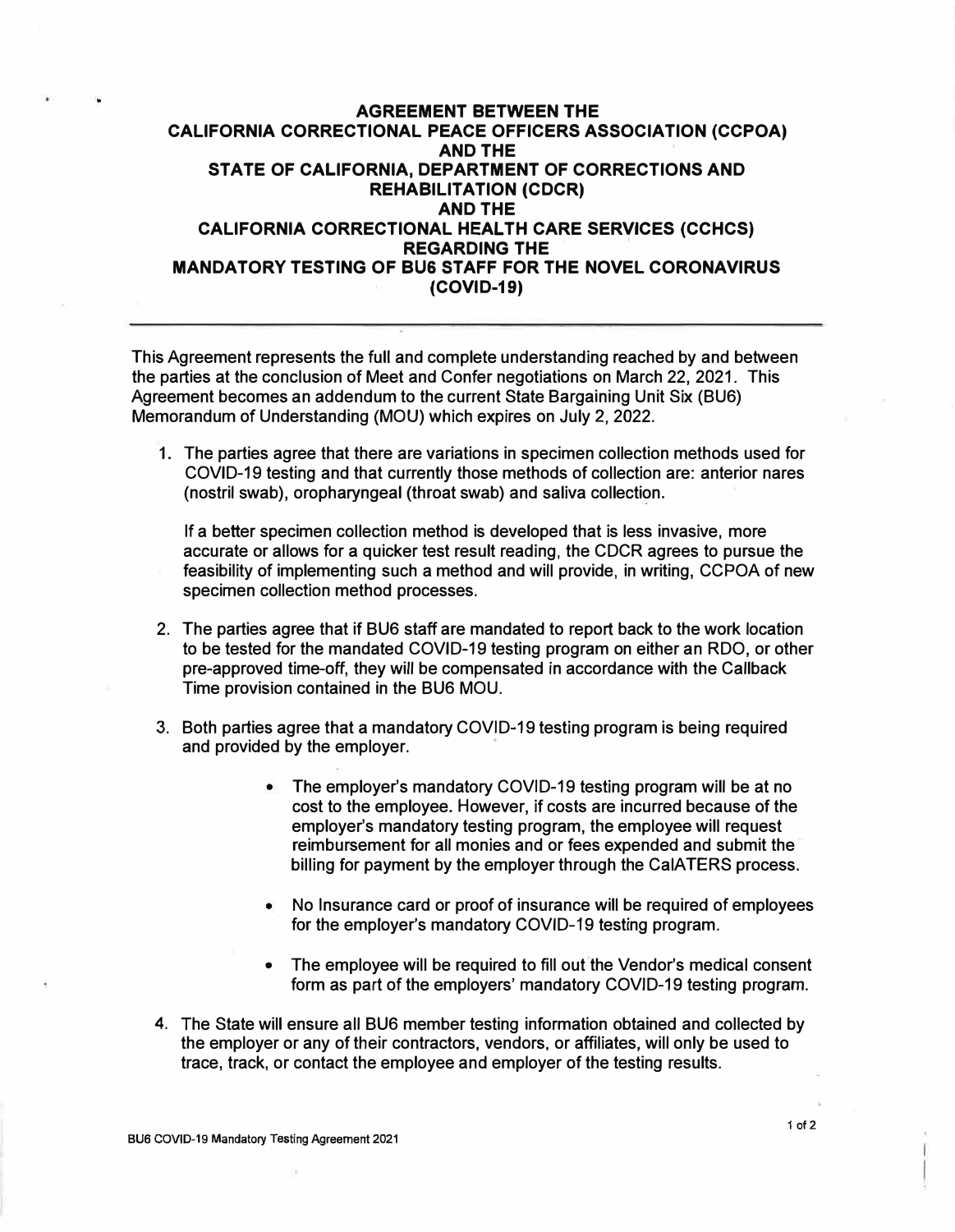- 5. The State agrees that BU6 employee testing results and other pertinent information will be shared with the employee through one of the following methods; through state issued electronic mail (email) with an alternate method of contact, telephonic contact, text message, U.S. Postal Service or other mail service, in-person/ ongrounds by lrituitional Return-To-Work coordinator, or authorized contract vender staff, or authorized CDCR designee assigned to the employer's testing program. Any in-person communications will occur in a private location such as an office or meeting room.
- 6. The State will attempt to ensure that testing through the mandatory COVID-19 testing program will be done on-grounds or at the worksite location. However, if this cannot be accomplished, the parties agree that BU6 members will be reimbursed for any accrued mileage, medical co-payments, or other fees incurred as a result of offsite testing. Reimbursement will be approved through the CalATERS system. NOTE: The above (Item No.6) is only to cover the cost of the employer's mandatory testing program. It is not meant to cover cost for employee's who are symptomatic and testing due to exposure or contract tracing.
- 7. The mandatory COVID-19 testing program schedules will continue to be made available on the CDCR intranet site via a link to CCHCS Lifeline intranet page. The intranet site is updated when testing schedules change.
- 8. The parties agree that the consent form used by the contract venders for COVID-19 testing of BU6 staff must be similar in information contained in the form, explain what the purpose of the form is, and that the vender is responsible for the security of sensitive information obtained from State Law Enforcement Officers. Further, the parties agree that the word "voluntary" on any consent form for COVID-19 testing as meaning that the employee is consenting to allow the medical vender to perform a medical procedure for testing of COVID-19 and that the employee is not volunteering to take a medical test but understands that the test is mandated and must be completed for the employee to be able to return to their worksite and perform their normal job assignment(s).
- 9. The parties agree that there are four (4) different types of COVID-19 test results as follows:
	- 1. Positive = Positive test result.<br>2. Negative = Negative test result
	- 2. Negative  $=$  Negative test result.<br>3. Rejected  $=$  Rejected sample by
		- $=$  Rejected sample by laboratory machinery.
	- 4. Indeterminate  $=$  Neither Positive nor Negative and must be re-tested.
- 10. The parties acknowledge that COVID-19 is a fluid and ever-changing situation and in order to keep information updated and accurate the parties agree to re-open this negotiation when requested by either party to address any unforeseen changes either required or needed in relation to COVID-19 testing of BU6 for a period of six (6) months from the date of this signed Agreement. This provision will not hinder nor preclude informal discussion as needed to address and resolve COVID-19 testing issues throughout the six (6) month period.